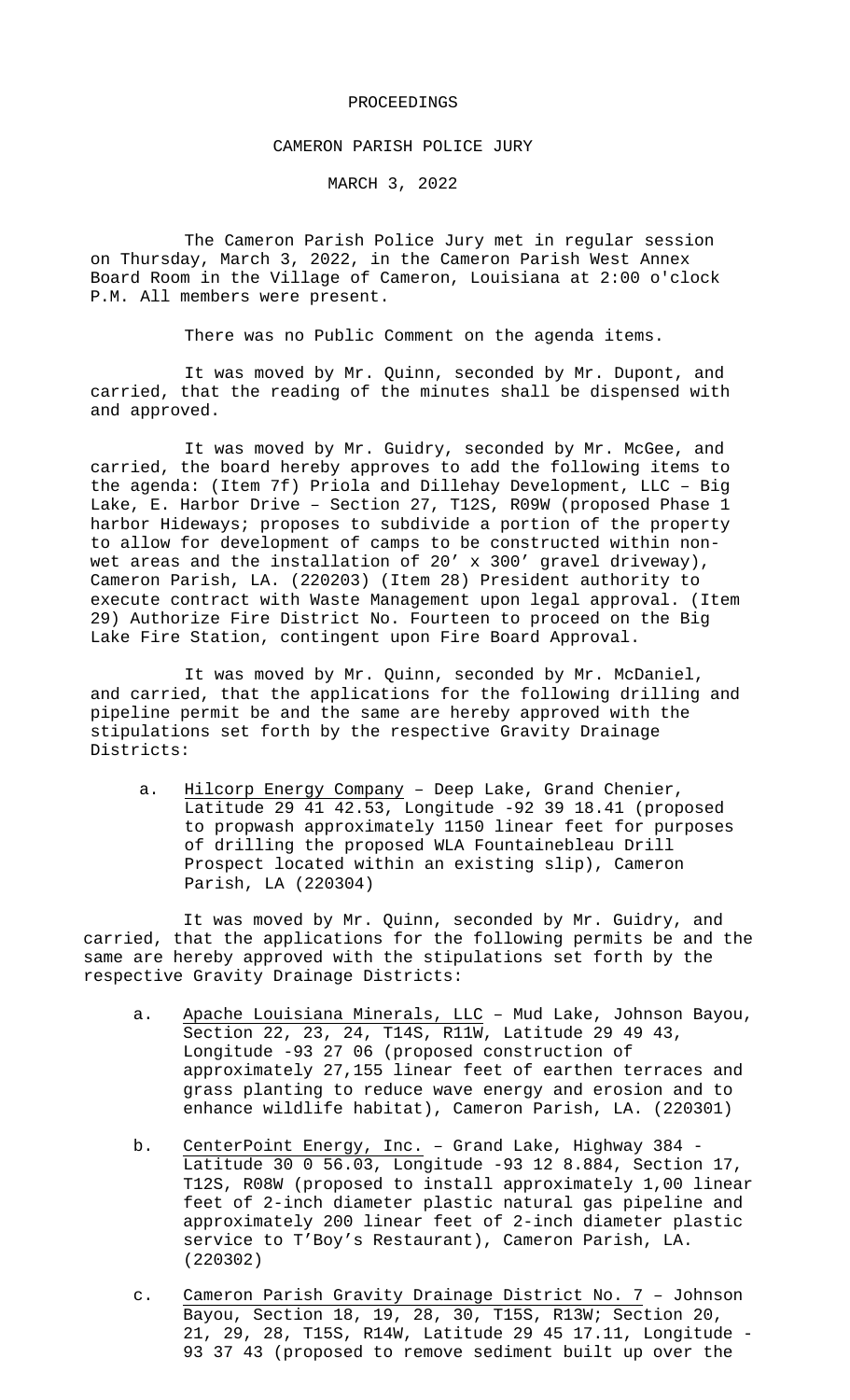years from three (3) natural drainage laterals at locations of Smith Bayou, Mae's Bayou and Long Beach Bayou), Cameron Parish, LA. (220303)

- d. Cameron Parish Police Jury Adjacent to Highway 27, Cameron, Section 31, T14S, R09W, Latitude 29 47 44.47, Longitude -93 19 30.27 (proposes to install two (2) control pumps, one (1) water control structure, sixteen (16) various sized culverts, and improvements approximately 3,800 linear feet of drainage to prevent flooding from hightide events and improve day-to-day drainage for the Town of Cameron), Cameron Parish, LA. (220305)
- e. Targa Resources, Inc. Crain Brothers Road, Johnson Bayou, Latitude 29 45 54.27, Longitude -93 38 13.08 (proposed removal of non-essential/non-functional processing and metering equipment at Targa's Barracuda Facility. The proposed activities include the removal of various process/storage tanks, vessels, generators, compressor pumps and processing equipment and removal of some related steel structures. The facility will remain as a functional processing and metering facility), Cameron Parish, LA. (220306)
- f. Priola and Dillehay Development, LLC Big Lake, E. Harbor Drive – Section 27, T12S, R09W (Proposed Phase 1 Harbor Hideways; proposes to subdivide a portion of the property to allow for development of camps to be constructed within non-wet areas and the installation of 20' x 300 gravel driveway), Cameron, LA. (220203)

It was moved by Mr. McGee, seconded by Mr. Quinn, and carried, the board hereby appoints Christine Storm for the expired appointment of Rhonda Coleman to the Lower Cameron Hospital District No. Two, and directs the secretary to send a letter of appreciation to Ms. Coleman for her service to the board.

It was moved by Mr. Guidry, seconded by Mr. Faulk, and carried, the board hereby appoints Thomas Cox, due to the resignation of Ricky Poole to the Cameron Parish Port Harbor & Terminal District Board for the remainder of term.

The 2022 Jury President, Curtis Fountain recused his appointment as Ex Officio to the Library Board of Control and appointed McKinley Guidry in his place as Ex Officio.

It was moved by Mr. Trahan, seconded by Mr. McDaniel, and carried the board hereby accepts the resignation of Jude Primeaux from the Waterworks District No. Seven board, directs the secretary to send a letter of appreciation to Mr. Primeaux for her service to the board and appoints Kimily Bourriaque for the remainder of term.

It was moved by Mr. Trahan, seconded by Mr. McDaniel, and carried, the board hereby reappoints Susan Conner Boudreaux to the Beachfront Development District No. Two Board.

It was moved by Mr. Faulk, seconded by Mr. Quinn, and carried, the board hereby reappoints C.S. Darbonne to the Fire Protection District No. Fourteen Board.

It was moved by Mr. Dupont, seconded by Mr. Faulk, and carried, the board hereby reappoints Grag Manuel to the Fire Protection District No. Fourteen Board.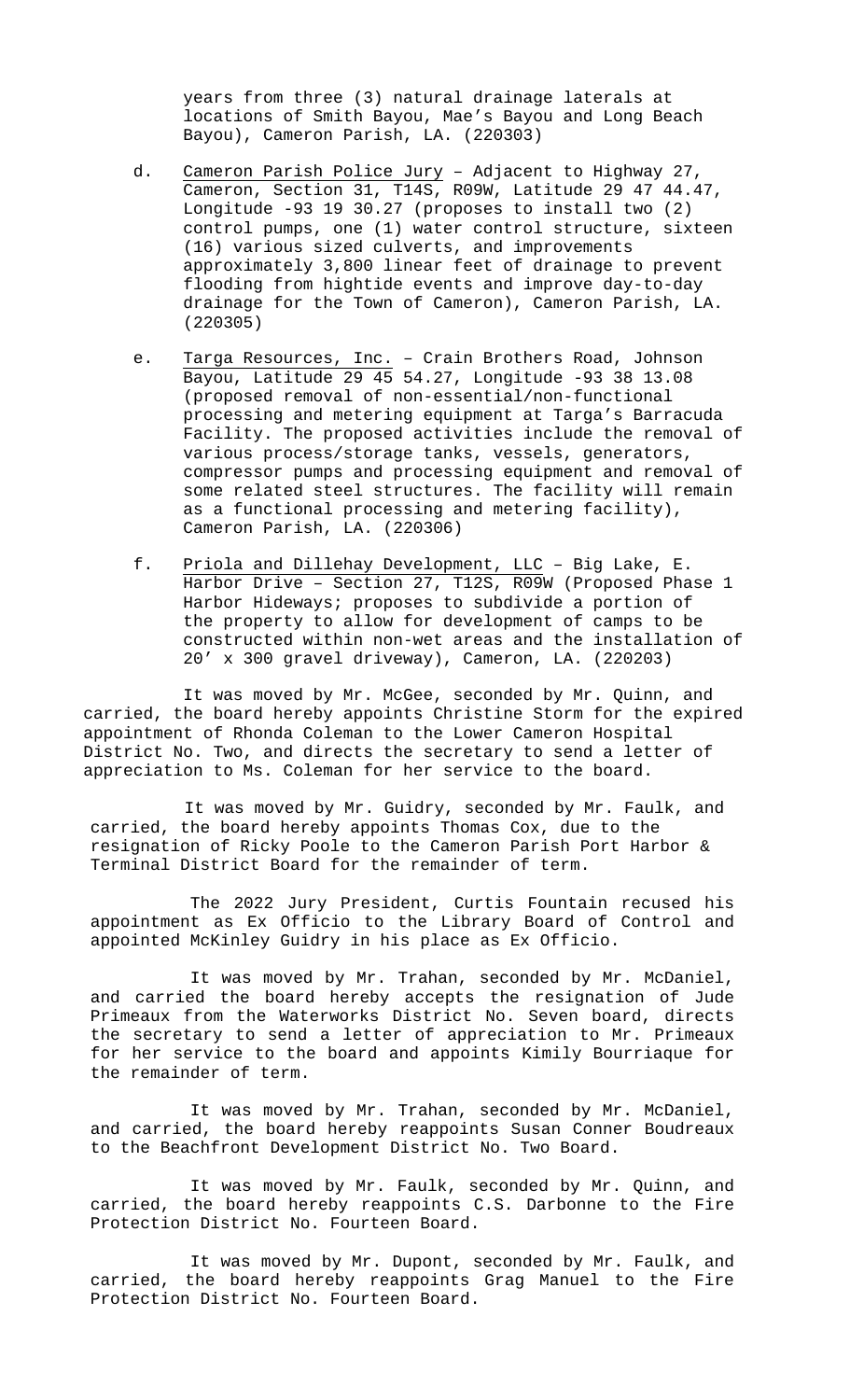It was moved by Mr. Faulk, seconded by Mr. Dupont, and carried, the board hereby reappoints Ron Johnson to the Fire Protection District No. Fourteen Board.

It was moved by Mr. McDaniel, seconded by Mr. Trahan, and carried, the board hereby reappoints Shane Broussard to the Gravity Drainage District No. Four Board.

It was moved by Mr. McGee, seconded by Mr. Quinn, and carried, the board hereby reappoints Rogerest Romero to the Gravity Drainage District No. Seven Board.

It was moved by Mr. Quinn, seconded by Mr. Faulk, and carried, the following resolution be duly declared and adopted;

#### **RESOLUTION**

#### **RESOULTION NO. 1149**

**STATE OF LOUISIANA PARISH OF CAMERON**

**WHEREAS,** Cameron Parish is participating in the Coastal Wetlands Planning, Protection and Restoration Act Priority List 32 process, and

**WHEREAS**, the Cameron Parish Police Jury has reviewed all submitted projects according to the goals and objectives of the Cameron Parish Comprehensive Plan for Coastal Restoration & Protection, and

**WHEREAS,** each of the prioritized projects are vital to the recovery, protection, and sustainability of our coastal wetlands in Cameron Parish, and

**WHEREAS**, the Calcasieu-Sabine Basin and Mermentau Basin marshes have experienced an increased inundation of saltwater due to Hurricanes Laura, Delta, and Beta. It is unlikely that these marshes will recover from the losses experienced without comprehensive restoration efforts, and

**WHEREAS,** the Cameron Parish Police Jury hereby acknowledges the proposed Highway 82 South Marsh Creation, East Cove South Marsh Creation, and Mud Lake South Marsh Creation projects are of great importance to our residents and landowners and hereby requests these projects to be moved toward engineering and design, and

**NOW, THEREFORE BE IT RESOLVED**, by the Cameron Parish Police Jury on this 3rd day of March 2022, that the Secretary is hereby authorized, empowered, and directed to forward this Resolution of support to the Coastal Wetland Planning, Protection and Restoration Act Task Force for the following projects:

# **MERMENTAU BASIN**

• Highway 82 South Marsh Creation

# **CALCASIEU SABINE BASIN**

- East Cove South Marsh Creation
- Mud Lake South Marsh Creation

**BE IT FURTHER RESOLVED,** that the Coastal Wetland Planning, Protection and Restoration Act Task Force, through this Resolution, are requested to support the Engineering and Design funding for these projects.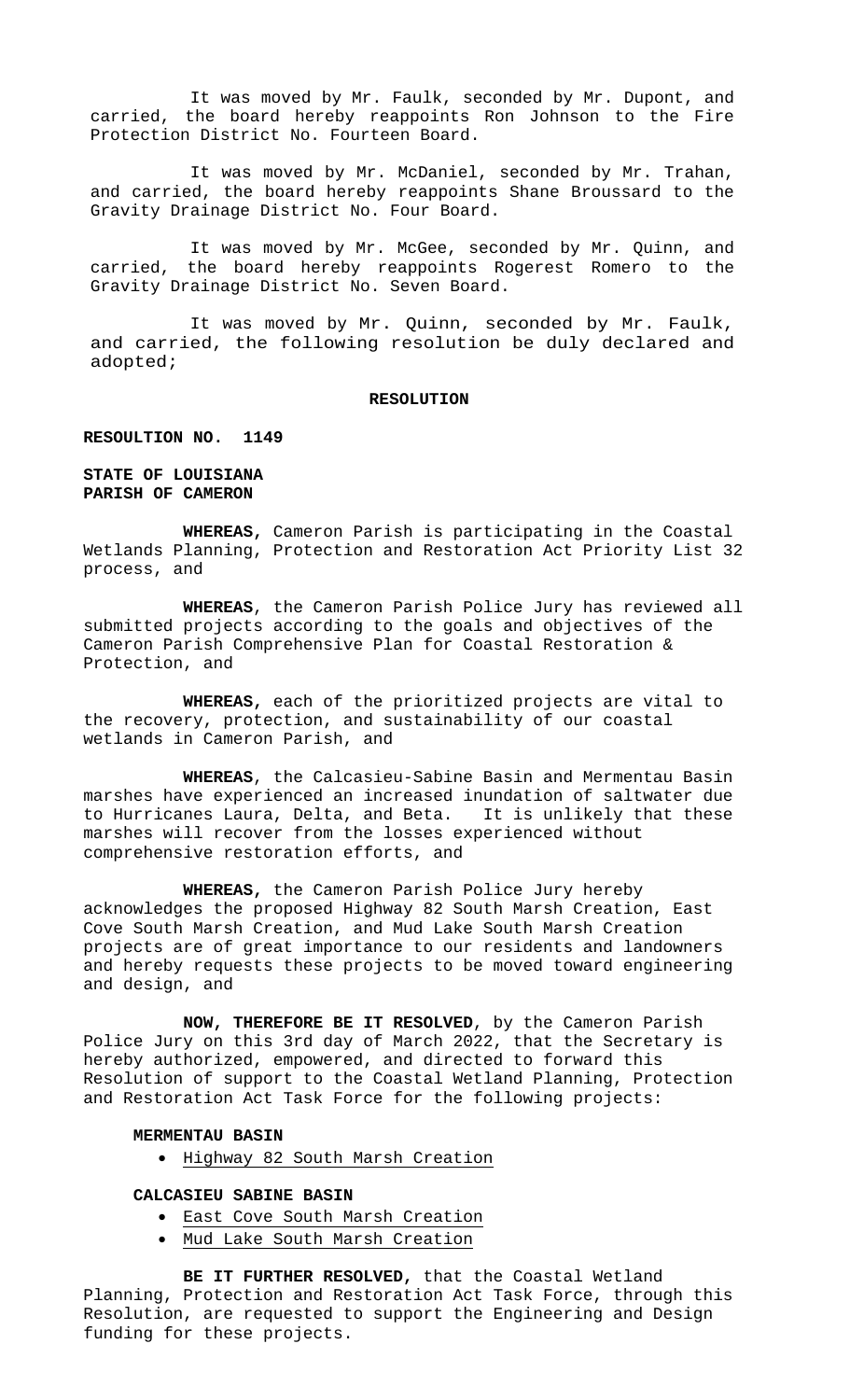**THUS, DONE AND ADOPTED** by the following votes of the Cameron Parish Police Jury, in regular session convened on this March 3, 2022.

YEAS: Joe Dupont, Curtis Fountain, Thomas McDaniel, Scott Trahan, Lawrence Faulk, McKinley Guidry, Magnus McGee, & Kirk Quinn

NAYS: None

ABSENT: None

APPROVED:

\_\_\_\_\_\_\_\_\_\_\_\_\_\_\_\_\_\_\_\_\_\_\_\_\_\_\_ CURTIS FOUNTAIN, PRESIDENT CAMERON PARISH POLICE JURY

ATTEST:

\_\_\_\_\_\_\_\_\_\_\_\_\_\_\_\_\_\_\_\_\_\_\_\_\_ MARY B CARROLL, SECRETARY

It was moved by Mr. Quinn, seconded by Mr. Dupont, and carried, the President is hereby authorized, empowered, and directed to sign the Owner/Architect Agreement for A & E services for the North Cameron Emergency Operations Center.

It was moved by Mr. Trahan, seconded by Mr. McGee, and carried, the President is hereby authorized, empowered, and directed to sign the Letter of Renewal of Beach Monitoring Agreement with DHH – Louisiana Beach Monitoring Program.

It was moved by Mr. Guidry, seconded by Mr. Quinn, and carried, the President is hereby authorized, empowered, and directed to sign the CEA for 911 dispatcher services.

It was moved by Mr. Dupont to table the President authority to sign the CEA for courthouse security services, after a brief discussion, Mr. Dupont retracted his motion to table.

It was then moved by Mr. McGee, seconded by Mr. Trahan, and carried, the President is hereby authorized, empowered, and directed to sign the CEA for Courthouse security services.

It was moved by Mr. McDaniel, seconded by Mr. Trahan, and carried, the board hereby approves to see Surplus Equipment through public auction with Guinn Auctions.

It was moved by Mr. McGee, seconded by Mr. Quinn, and carried, the board hereby approves to lift the hiring freeze to give authority to advertise to hire one (1) full time Road & Bridge employee for the Johnson Bayou Road Crew due to employee quitting and reimplement the hiring freeze until further notice.

It was moved by Mr. Quinn, seconded by Mr. Dupont, and carried, the board hereby authorizes to announce and advertise a Public Notice of Intent to consider calling an election at the April 1, 2022, meeting to propose the consolidated levy and collection of ad valorem property taxes in lieu of existing ad valorem property taxes for the purpose of economic development and operating and maintaining all parish facilities.

It was moved by Mr. Quinn, seconded by Mr. Guidry, and carried, the board thereby authorizes to announce and advertise a Public Notice of Intent to consider calling an election at the April 1, 2022, meeting to consider renewal of an ad valorem property tax millage for the purpose of improving, maintaining, constructing, and repairing roads and bridges in the Parish.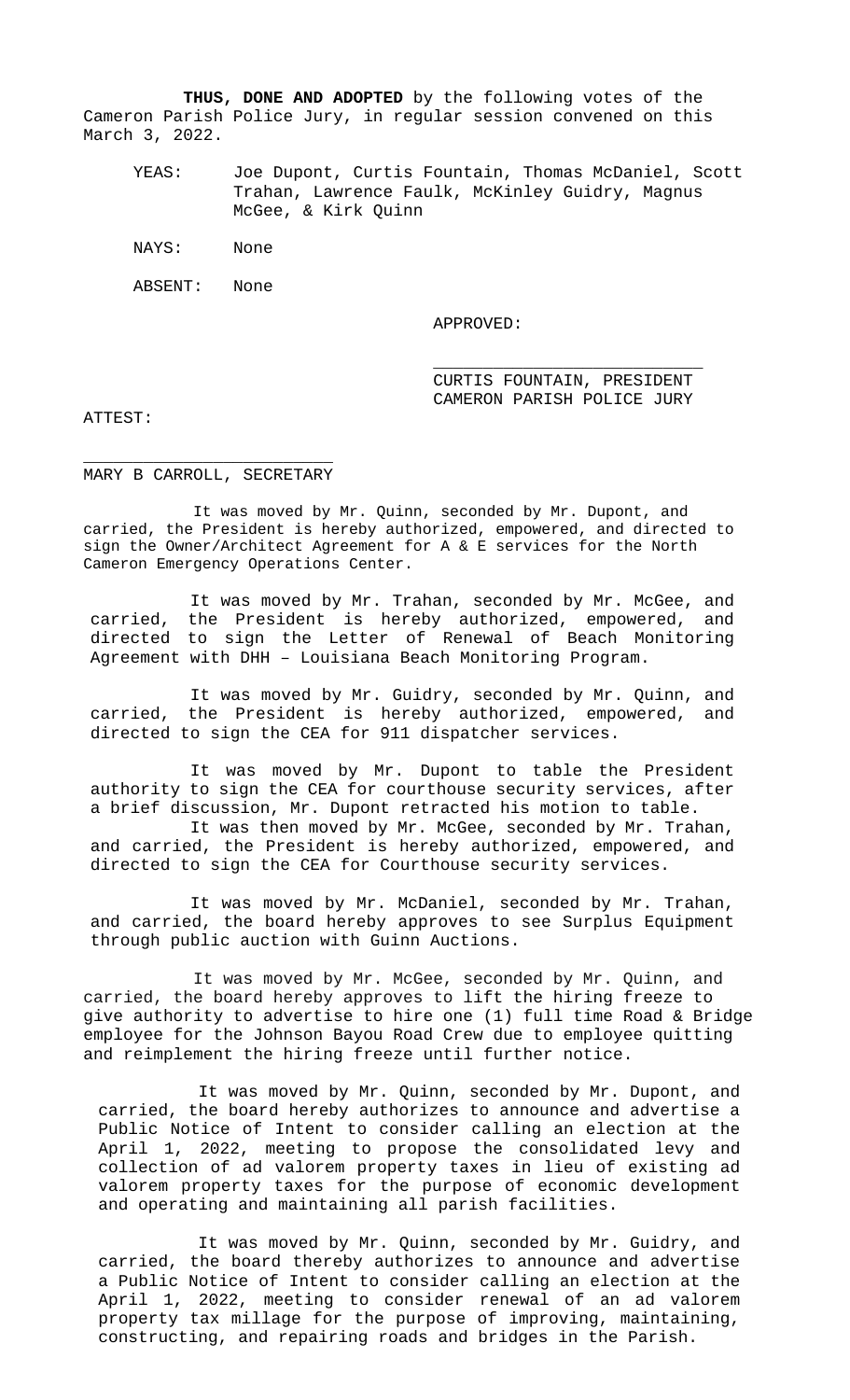It was moved by Mr. McDaniel, seconded by Mr. Quinn, and carried, the board hereby gives authority to file suit on Hurricane Laura/Delta claims.

It was moved by Mr. Trahan, seconded by Mr. Quinn, and carried, the Secretary is hereby authorized, empowered and directed to advertise for Notice of Intention of the Police Jury to abandon the following described public Right-of-Ways, the same being of no further public use, necessity or convenience and that a public hearing be held to receive comments concerning the proposed termination and abandonment at the meeting of the Cameron Parish Police Jury, to be held Friday, May 13, 2022 at 2:00 P.M. at the Cameron Parish Police Jury Meeting Room of the West Annex in Cameron, Louisiana.

> The back 510 feet of Parish Road 346, Mudd Road, located in Section 29, T 14S, R8W, Cameron, LA

The following plan change was offered by Mr. McDaniel, seconded by Mr. Faulk, and declared duly adopted:

> PLAN CHANGE AND/OR SPECIAL AGREEMENT GRAND CHENIER LIBRARY HURRICANE REPAIRS

**CHANGE ORDER NO. 002** – Monument sign revisions requested by the library board. Increase contract amount by \$49,723.00, and increase contract time by 98 days.

The following plan change was offered by Mr. McDaniel, seconded by Mr. Faulk, and declared duly adopted:

> PLAN CHANGE AND/OR SPECIAL AGREEMENT GRAND CHENIER LIBRARY HURRICANE REPAIRS

**CHANGE ORDER NO. 003** – Increase contract time by 12 days due to weather delays, no change in contract amount.

The following plan change was offered by Mr. McGee, seconded by Mr. Quinn, and declared duly adopted:

> PLAN CHANGE AND/OR SPECIAL AGREEMENT JOHNSON BAYOU LIBRARY HURRICANE REPAIRS

**CHANGE ORDER NO. 008** – Monument sign revisions requested by the library board. Increase contract amount by \$50,303.00, this includes credit for original sign, plus extra electrical work and larger footings required for the larger sign. No change in contract time.

The following plan change was offered by Mr. Trahan, seconded by Mr. Quinn, and declared duly adopted:

> PLAN CHANGE AND/OR SPECIAL AGREEMENT JOHNSON BAYOU LIBRARY HURRICANE REPAIRS

**CHANGE ORDER NO. 009** – Addition of Wheelchair lift repairs, added back into the scope of work. Increase contract amount by \$31,017.00, increase contract time by 146 days.

The following plan change was tabled by Mr. McGee, seconded by Mr. Quinn, and carried:

> PLAN CHANGE AND/OR SPECIAL AGREEMENT JOHNSON BAYOU LIBRARY HURRICANE REPAIRS